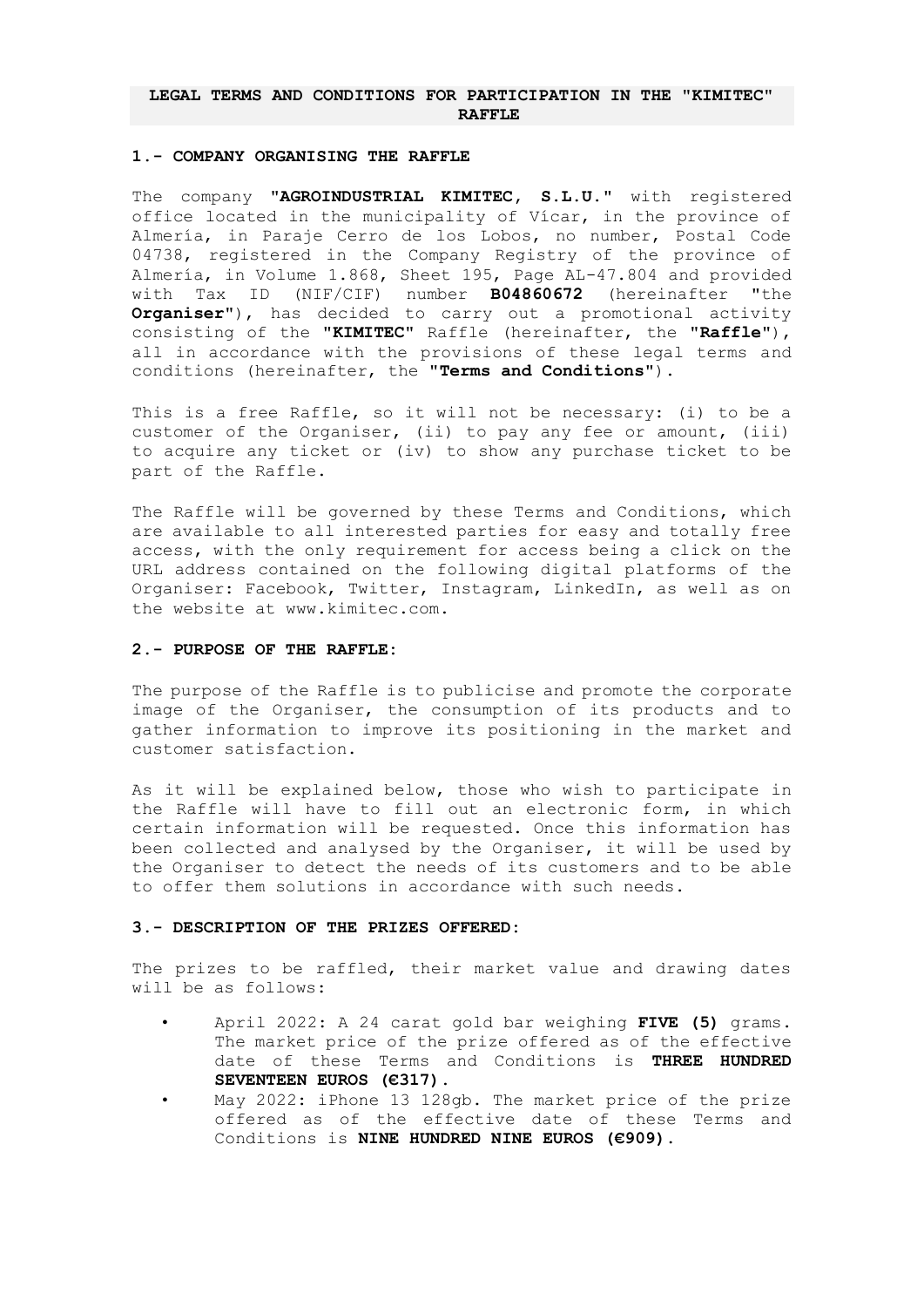- June 2022: iPad Air 256gb. The market price of the prize offered as of the effective date of these Terms and Conditions is **EIGHT HUNDRED FIFTY-SIX EUROS (€856)**.
- July 2022: Electric scooter: My Electric Scooter 3. The market price of the prize offered as of the effective date of these Terms and Conditions is **FOUR HUNDRED FIFTY-NINE EUROS (€459)**.
- August 2022: iPhone 13 128gb. The market price of the prize offered as of the effective date of these Terms and Conditions is **NINE-HUNDRED NINE EUROS (€909)**.
- September 2022: Smart TV Samsung 50" LED ULTRA HD 4K. The market price of the prize offered as of the effective date of these Terms and Conditions is **FOUR HUNDRED FIFTY-NINE EUROS (€459)**.
- October 2022: Apple Watch 45mm. The market price of the prize offered as of the effective date of these Terms and Conditions is **FOUR HUNDRED FIFTY-NINE EUROS (€459)**.
- November 2022: iPad Air 256gb. The market price of the prize offered as of the effective date of these Terms and Conditions is **EIGHT HUNDRED FIFTY-SIX EUROS (€856)**.
- December 2022: iPhone 13 128gb. The market price of the prize offered as of the effective date of these Terms and Conditions is **NINE-HUNDRED NINE EUROS (€909)**.
- January 2023: Smart TV Samsung 50" LED ULTRA HD 4K. The market price of the prize offered as of the effective date of these Terms and Conditions is **FOUR HUNDRED FIFTY-NINE EUROS (€459)**.
- February 2023: Electric scooter: My Electric Scooter 3. The market value is **FOUR HUNDRED FIFTY-NINE EUROS (€459)**.
- March 2023: iPad Air 256gb. The market price of the prize offered as of the effective date of these Terms and Conditions is **EIGHT HUNDRED FIFTY-SIX EUROS (€856)**.
- April 2023: 24 karat gold bar weighing one kilogram. The market price of the prize offered as of the effective date of these Terms and Conditions is **FIFTY-NINE THOUSAND EUROS (€59,000.00)**.

The above prizes to be raffled shall be collectively referred to hereinafter as the "**Prizes"**. The Organiser shall not be liable for any increase or reduction in value that the Prizes may suffer after the date of drafting of these Terms and Conditions.

The Prizes awarded will not be transferable or subject to change, alteration or compensation at the request of the participants, and may not be exchanged for any other prizes or money.

In accordance with the foregoing, any fiscal or tax burden that the acceptance of the Prizes may entail, as well as any other expenses derived from the Raffle that are not expressly assumed by the Organiser in these Terms and Conditions, shall be borne exclusively by the winner.

In particular, the Organiser will not assume any cost for the shipment of the Prizes outside Spanish national territory; in the event that a person not residing in Spain is the winner, they will bear all the expenses that the shipment of the Prizes would entail.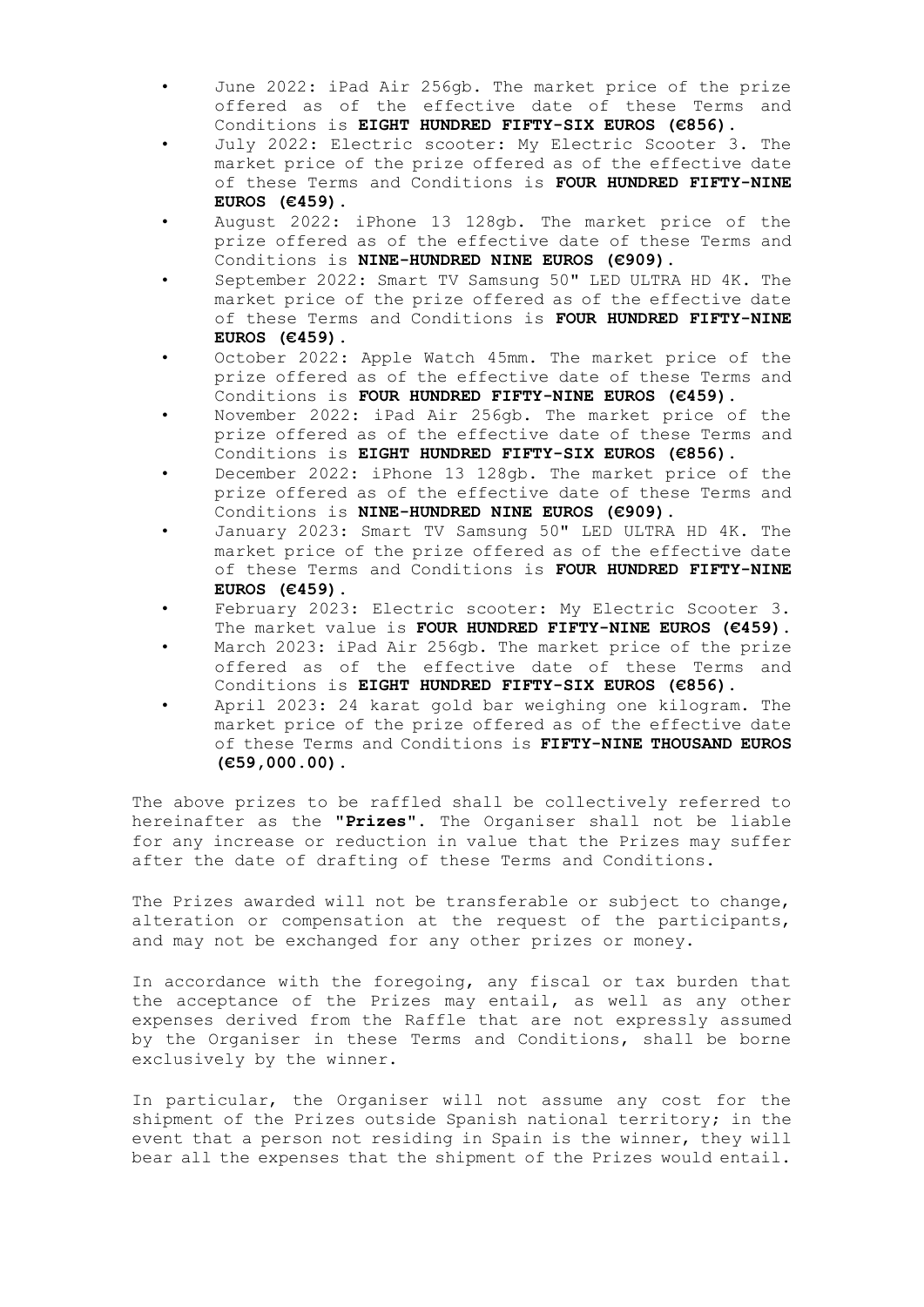#### **4.- TERRITORIAL SCOPE OF THE RAFFLE:**

It is hereby stated that this Raffle will be held exclusively in Andalusia, without prejudice to its international character, and this because it is a Raffle accessible to persons residing in Spain and abroad (hereinafter, the "**Territorial Scope**").

In addition to the foregoing, those who meet the requirements indicated below may participate in the Raffle, regardless of their place of residence and in accordance with the attendance procedure by telematic means to be determined later on.

### **5.- TIME SCOPE OF THE RAFFLE:**

Regarding the time scope of the Raffle (hereinafter, the "**Time Scope**"), it should be noted that the period to participate in the Raffle will begin on April 26, 2022 at 00:00 (Spanish peninsular time) and will end on April 26, 2023 at 11:59 (Spanish peninsular time). The Raffle will be held on the 30th day of each of the months of the Raffle at 09:00 noon (Spanish peninsular time) at the Organiser's registered office by telematic means and will end at 09:30 noon on the 30th day of each of the months of the Raffle.

This being so, it is hereby expressly stated that those persons who do not fill out the relevant electronic form and/or do not comply with all the requirements set forth in these Terms and Conditions before the deadline indicated in the preceding paragraph, will not be entitled to participate in the Raffle.

#### **6.- APPLICABLE LEGISLATION:**

Notwithstanding the fact that the participants in this Raffle are of Spanish and foreign nationality, this Raffle will be governed solely and exclusively by Spanish law. Under no circumstances will the Organiser be responsible for the winner's compliance with their legal and tax obligations, either in Spain or in their country of origin.

### **7.- COMMUNICATION:**

The Raffle will be communicated to the public by the Organiser through announcement on the Facebook, Twitter Instagram, LinkedIn platforms and on the www.kimitec.com website. On them, participants will find the electronic form to be filled out in order to participate, the rules of participation and an access link to review these legal terms and conditions.

### **8.- NOTARISATION:**

These Terms and Conditions will be deposited and notarised before Ms. Ana Angustias Sánchez Silvestre, notary of the Illustrious College of Notaries of Andalusia and published in the Electronic Archive of Competition Rules (ABACO), a service of general interest offered by the General Council of Notaries and accessible to everyone.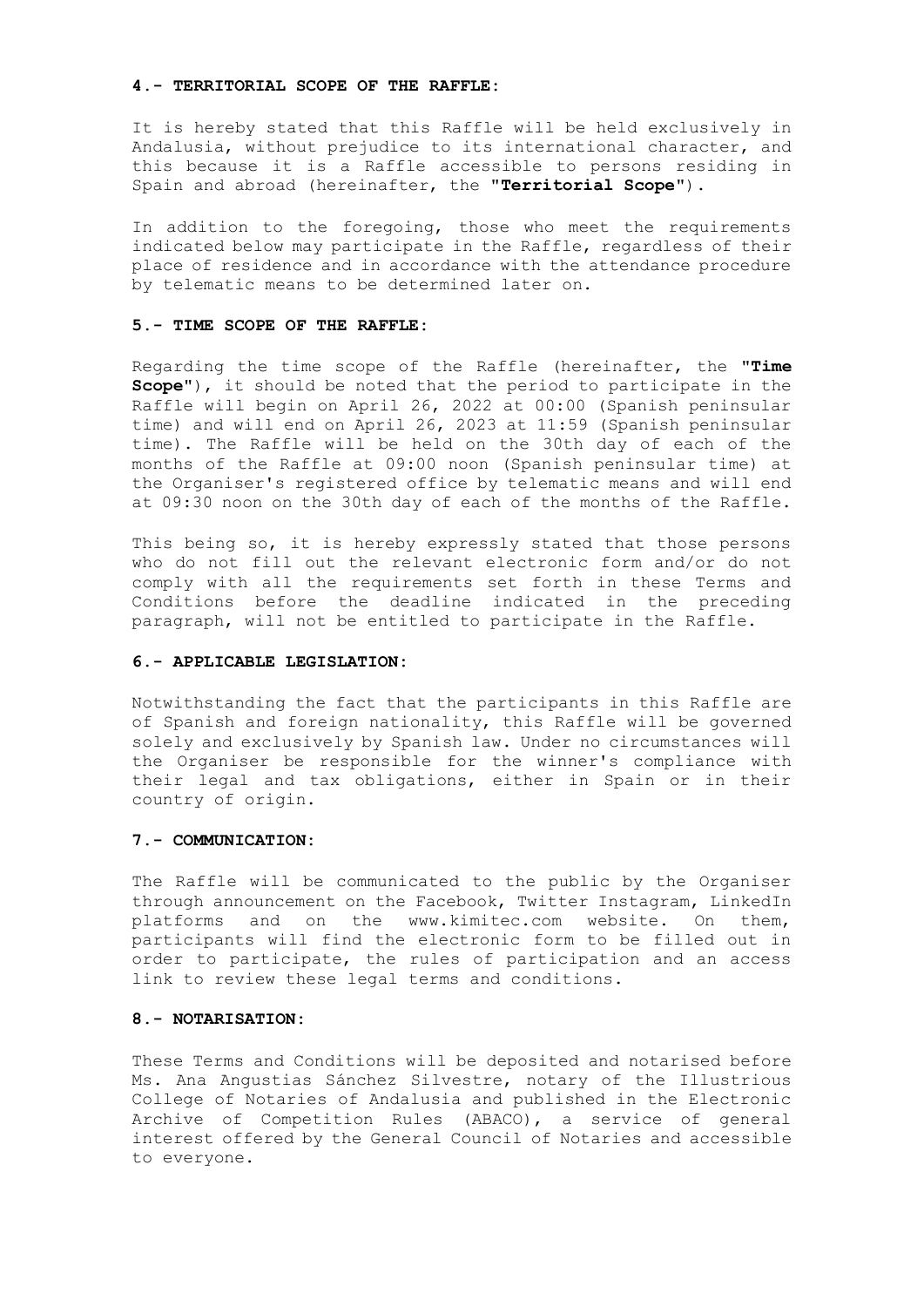#### **9.- REQUIREMENTS FOR PARTICIPATION:**

Any natural person of legal age who fills in the electronic form established on the website may participate in the Promotion [www.kimitec.com.](http://www.kimitec.com/) Minors and legally incapacitated persons are excluded from this Raffle.

A single file will be created with all the participants that meet each and every one of the requirements contemplated herein.

The identity of the winning participants may be verified through official documents (ID card, passport or driver's licence, tax card, notary documentation) at any time, including before and during the delivery of the Prizes.

Participants shall be solely responsible for the authorship and originality of the data provided, and the Organiser shall not be liable for any claims from third parties in relation thereto.

Participation in the Raffle implies full compliance with the Terms and Conditions.

## **10.- LIMITATIONS:**

Notwithstanding the provisions of point Nine, the following may not be considered as participants and, therefore, they may not be awarded prizes:

- Employees of the Organiser or of any of the companies of the "KIMITEC" group of companies, even when acting through third parties;
- Employees of partner companies, advertising agencies or promotion agencies or other companies involved in any way with the Raffle.
- Immediate family members (parents, siblings and children) of the persons included in the first point;
- In the spouses of all persons included in the first and second points;
- Those persons who, at the sole discretion of the Organiser, are voluntarily or involuntarily prejudicing the conduct of the Raffle; and
- Participants who perform acts or make comments in any media that are unpleasant and are directed at the Raffle, other participants, the Organiser, its employees or any of its collaborators.
- Those persons who have been detected by the Organiser as fraudulently participating.
- Any participant who fills out the form with false, incorrect or incomplete information.
- Participants who have been eliminated or excluded from this or any other Raffle conducted by the Organiser.

If it becomes evident that any of the participants do not comply with the requirements set forth in these Terms and Conditions, or the data provided in order to participate or set forth on the form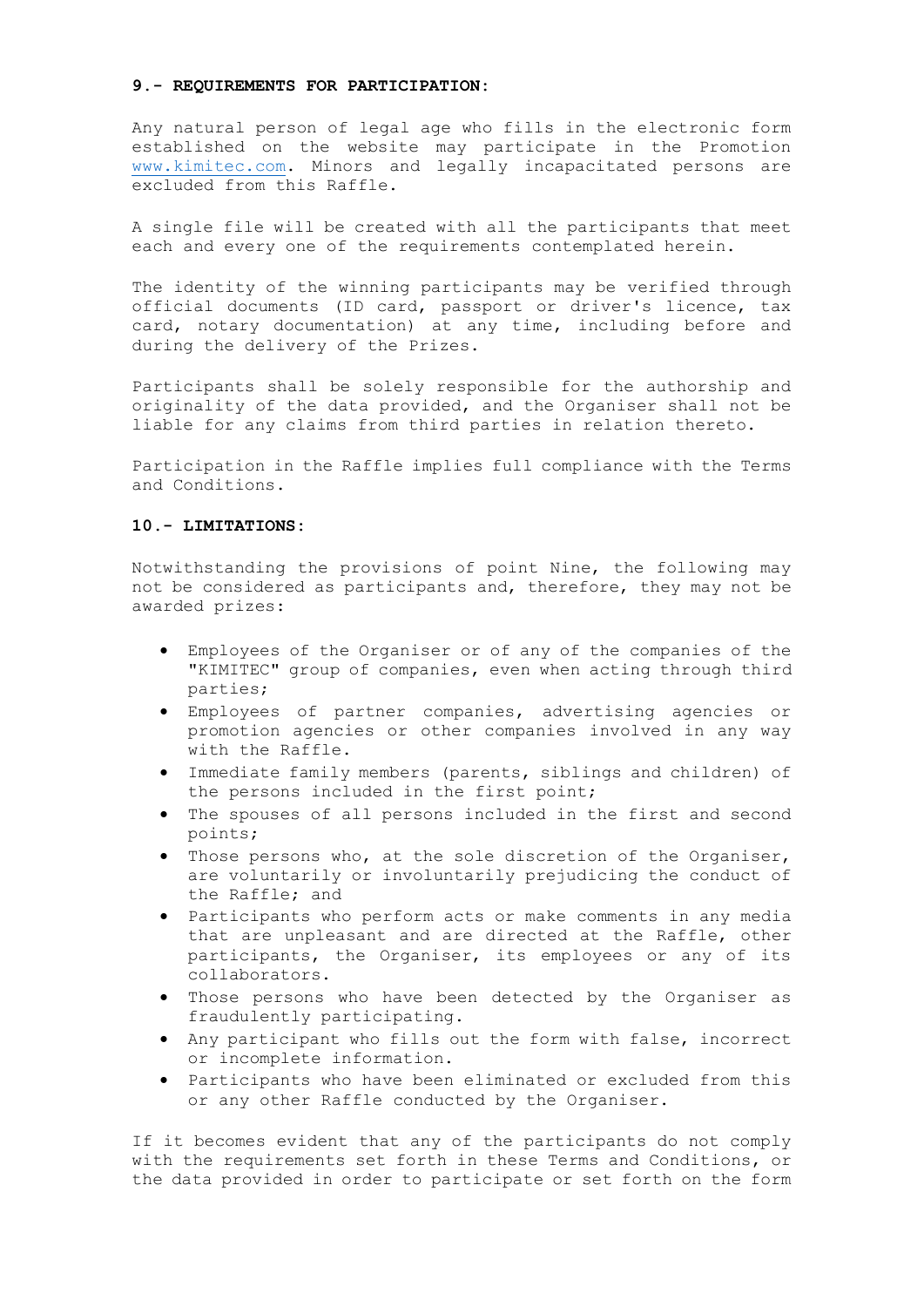are not valid, their participation will be considered null and void and they will be automatically excluded from the Raffle, losing all rights to the Prizes awarded by virtue of this Raffle.

In the event that Prizes are awarded to any person who is subject to any of the incompatibilities and prohibitions listed in this clause, the Prizes will automatically be denied, and must be returned to the Organiser within **FIFTEEN DAYS (15)** from the time they are requested by any means from the unduly awarded participant, the latter bearing all the costs and expenses that may arise from such return.

In the event that the unduly awarded participant does not return the prize or prizes received within the period indicated in the preceding paragraph, the Organiser shall have no other option but to exercise all legal actions that in law assist him/her to obtain the legitimate restitution thereof, as well as compensation for damages that the participant could, if any, cause, with all costs and expenses that may arise from legal proceedings that the Organiser initiates in accordance with the provisions of this paragraph being at the expense of the unduly awarded participant.

## **11.- CONDITIONS FOR THE SELECTION OF THE WINNER:**

The Raffle will be held in the presence of a notary, and all participants who have filled out the form and who meet the requirements set forth herein will participate in the Raffle.

The Raffle can be followed live on the web [https://www.cool](https://www.cool-tabs.com/en)[tabs.com/en](https://www.cool-tabs.com/en) and will comply with all the technical and legal requirements for its valid celebration.

The results will be published on the Organiser's website on the 30th day of each month of the Raffle period. The winner authorises that his/her user name be published on the web page, as well as in any of the official communication channels of the brand without this generating any right in his/her favour to receive any consideration whatsoever. In addition to the publication of the results on the KIMITEC website, the winner will receive a communication from KIMITEC via email to the email address provided by the participant.

The consecutive number of each winner will remain as a reserve, as well as the successive numbers in case the first reserve does not accept the Prizes. There will be a maximum of **THREE (3)** reserves for each winner.

The Organiser will contact the winner carrying out a maximum of **THREE (3)** contact attempts during **THREE (3)** consecutive days at different times via email, once the winner of the Raffle has been selected. If the winner is not located, the Prizes will be communicated to the next alternate and so on up to a maximum of **THREE (3)** reserves.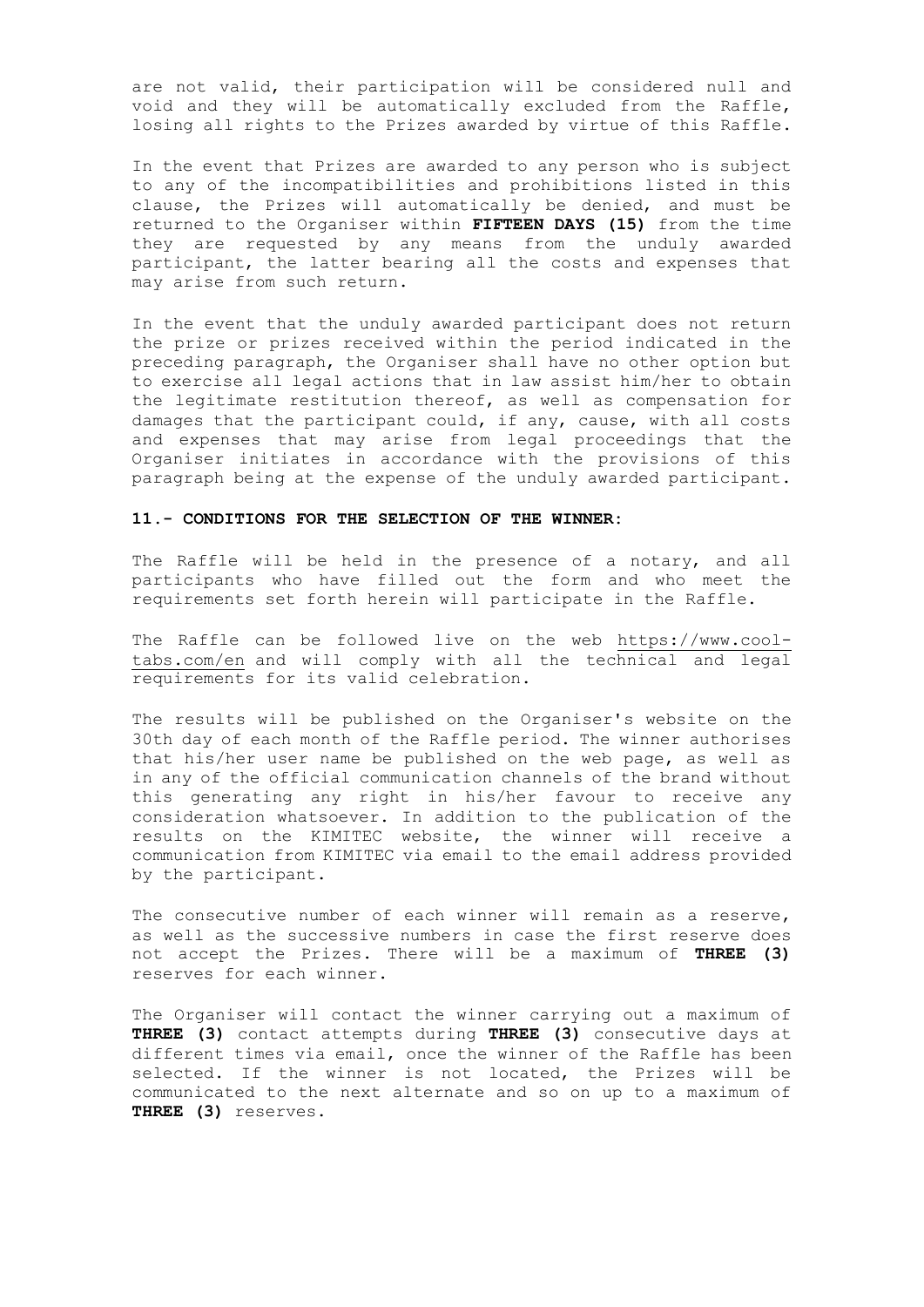In the event that the winner or alternates, in turn, were not located for reasons beyond the control of the Organiser, did not accept or renounce the Prizes, the Prizes will not be awarded.

### **12.- DELIVERY OF THE PRIZES**

Once the winner of each prize has been located and the prize has been accepted by the corresponding winner, the Organiser will request via e-mail the postal address to which the prize shall be shipped. As provided in Article 3, under no circumstances shall the Organiser bear the shipping costs and expenses for the delivery of the prizes outside Spanish territory; therefore, any expenses or fees derived from the shipping or reception of the prizes outside Spanish territory will fall under the sole responsibility of the winner.

Once the prize has been shipped to the address provided by the winner, whether it is located within national territory or not, the Organiser will keep a proof of shipment for the purpose of demonstrating that the shipping has been carried out, and under no circumstances may the Organizer be made responsible for the loss, deterioration, lack of shipping or defective shipping of the Prizes. Any claim in that sense will be made directly by the winner to the carrier entrusted with the shipping.

## **13.- TAXATION APPLICABLE TO PRIZES:**

The Organiser shall be subject to the Spanish legislation in force and other concordant provisions regarding taxes and duties applicable to the Prizes.

In accordance with the regulations in force, participants are informed that the prizes awarded will be subject to the withholding rate established at all times by the applicable legislation in force, in terms of Personal Income Tax and Corporate Income Tax, depending on the nature of the winner; and in accordance with the international double taxation agreements signed by Spain and non-resident income tax regulations in the event that the beneficiary is a non-resident person or entity.

The fiscal repercussions that obtaining the Prizes may have on the winner's taxation will be the sole responsibility of the winner, the Organiser being completely exonerated from any responsibility.

# **14.- IMAGE RIGHTS**

Participants irrevocably and arbitrarily authorise the Organiser to reproduce, use and disseminate their name, surname, address and image in any advertising and/or promotional activity for processing through any system and support that enables the fixing, insertion, dissemination, reproduction, disclosure, communication and public exploitation of the design obtained together with the image of the Organiser, all without any time or territorial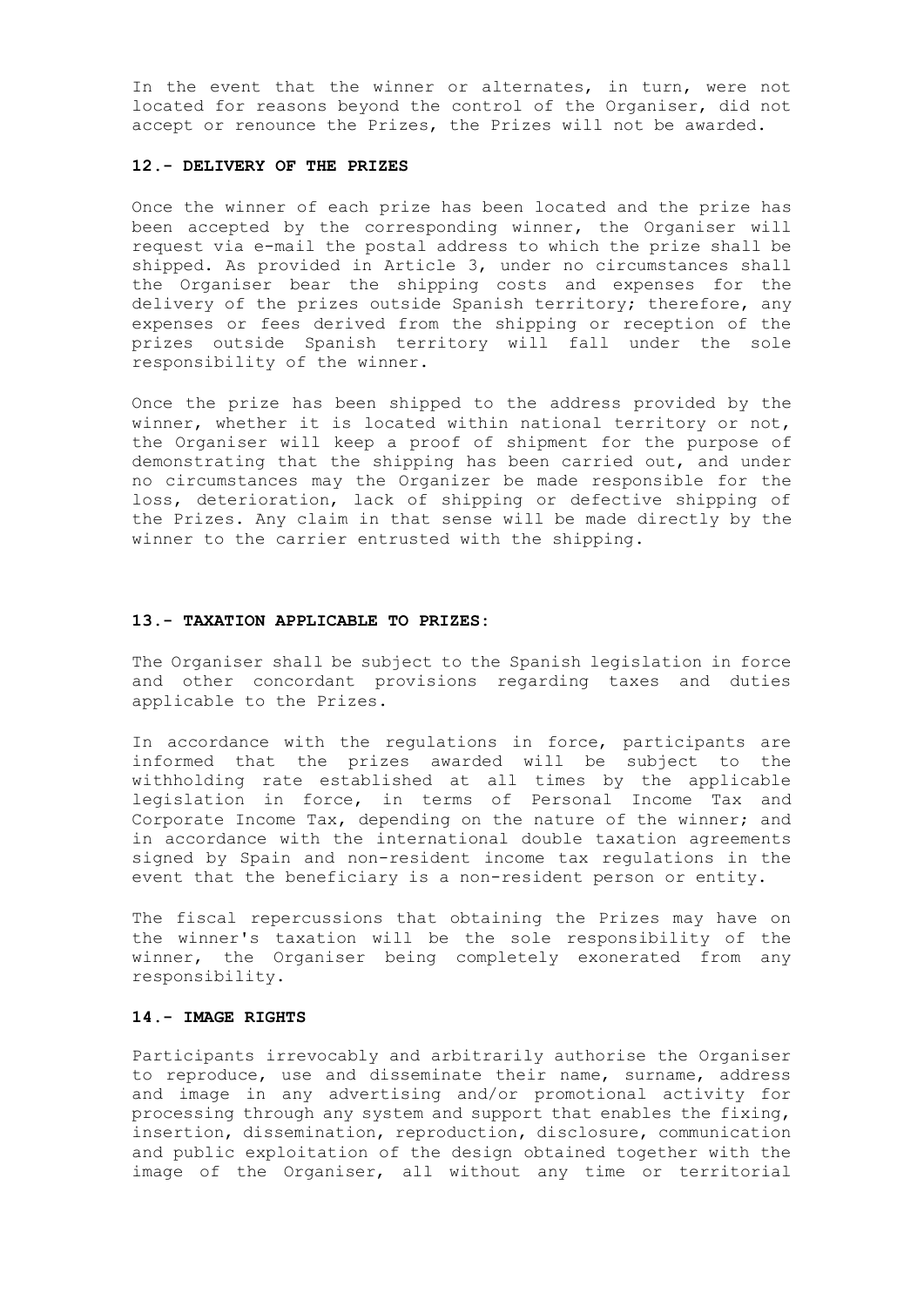limitation and without giving rise to any remuneration or consideration to be paid by the Organiser. Participants may contact the Organiser to request the revocation of such authorisation at any time and without the need to invoke just cause.

For these purposes, the references made to any "system and support" should be interpreted in an extensive manner to any medium that enables the fixation, reproduction, distribution and public communication of the image and voice of the assignor .<br>(including but not limited to the press, television, cinema, Internet, mobile devices, etc.) to use the design of the images and voice, in all types of advertising activities such as presentations and events organised by the Organiser.

The authorisation includes all rights of reproduction, transformation, distribution and public communication of the recording or images captured, without limitation of time or territory, unless expressly revoked by the participant. The effective delivery of the prizes will be conditioned on the winner or winners complying with the conditions specified in these Terms and Conditions.

### **15.- LIABILITY WAIVER**

By way of example, but not limited to, the Organiser shall not be responsible for possible losses, deterioration, theft, delays or any other circumstance attributable to third parties or the Internet that may affect the participation or the development of the Raffle or the enjoyment of the Prizes. Nor shall it be responsible for the use made by the winners with respect to the Prizes obtained from this Raffle, and takes no responsibility for any damage or harm of any kind that may be suffered by participants, winners or third parties.

The Organiser will not assume responsibility in cases of force majeure or fortuitous event that could prevent the realisation of the Raffle or the total or partial enjoyment of the Prizes. In the event that this Raffle cannot be carried out, either due to fraud detected therein, technical errors, or any other reason that is not under the control of the Organiser and that affects the normal development of the Raffle, we reserve the right to cancel, modify, or suspend the Raffle, giving prior notice in legal form.

# **16.- PROTECTION OF PERSONAL DATA**

In accordance with Regulation (EU) 2016 of the European Parliament and of the Council of 27 April 2016 on the protection of natural persons with regard to the processing of personal data and on the free movement of such data, the Organiser with registered office for these purposes in the municipality of Vícar, in the province of Almería, located at Paraje Cerro Lobos, no number, Postal Code 04738, will process your data for the following purposes:

 To manage your participation in the Raffle in question, the conduct of the Raffle, the designation of the Raffle winners and the awarding of the Prizes.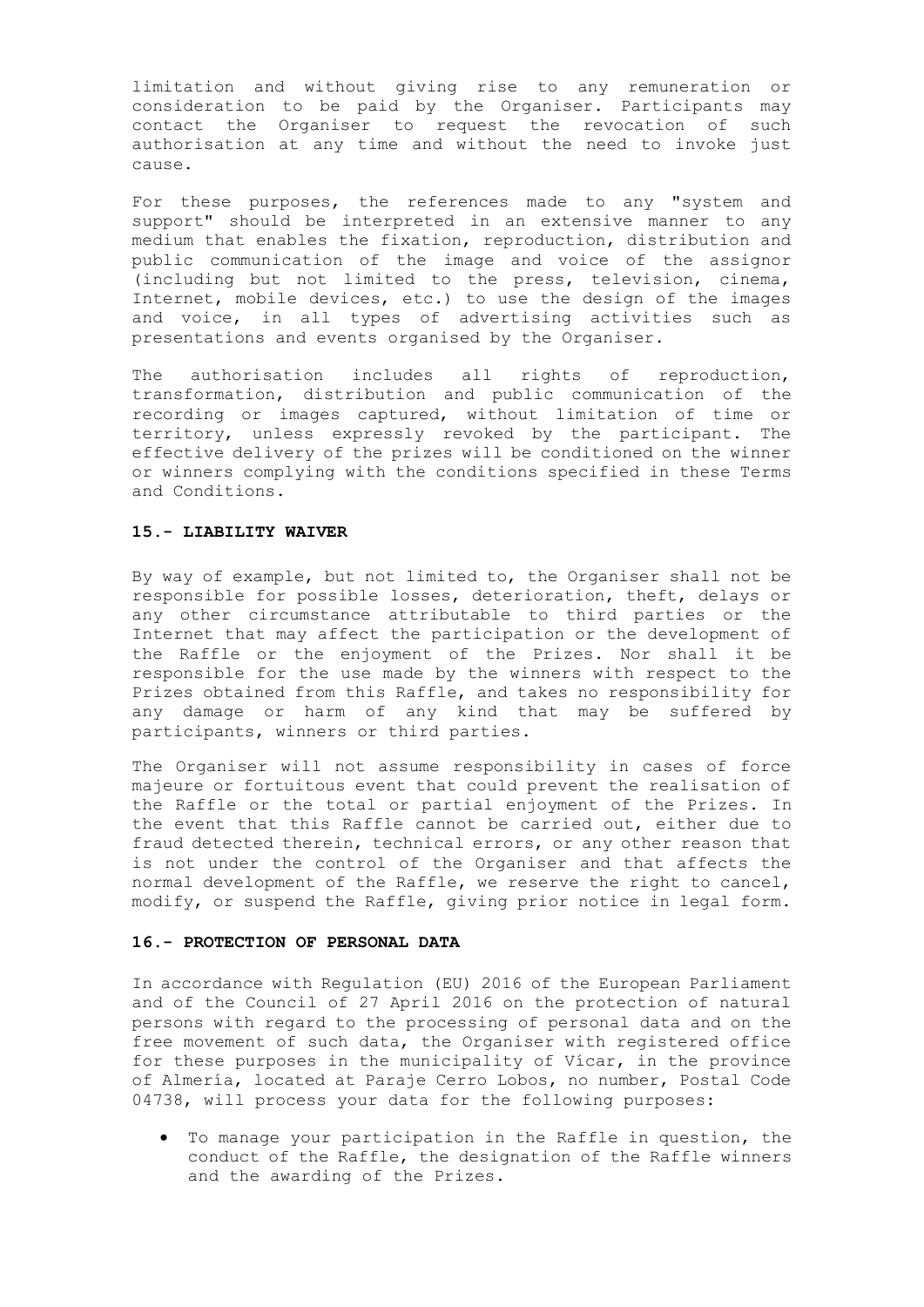To answer any questions regarding the Raffle in question.

Personal data will be kept for the time necessary to carry out the aforementioned purposes for which the information was collected. In the case of sending commercial communications, your data will be kept until you revoke your consent.

All personal data requested is mandatory (unless otherwise specified in the field) to fulfil the established purposes, so that refusal to provide such data or the incorrectness thereof will make it impossible to manage your participation in the Raffle.

The processing of the participant's data by the Organiser to carry out the management of his/her participation in this promotional action, to attend to any query he/she may have regarding the Promotion in question is based on the consent given at the time of participation in the Raffle.

Consent may be revoked at any time. However, should you withdraw your consent to manage your participation in the Raffle, please note that we will not be able to manage your participation, which will result in the loss of your status as a participant in the Raffle.

In addition, we inform you that the withdrawal of your consent will not affect the lawfulness of the processing previously carried out. The granting of consent and, where appropriate, the revocation of consent will be managed individually for each of the purposes indicated.

Likewise, database management service providers, promotional action management service providers will have access to the data provided by the interested party in order to carry out the Raffle and the selection of the winner thereof, as well as banks and financial institutions, Public Administrations, Judges and Courts for the cases provided for by law.

The participant quarantees that the data provided, if any, are true, accurate, complete and up to date, being responsible for any damage or loss, direct or indirect, that may be caused as a result of the breach of such obligation.

In the event that the data provided, if any, belong to a third party, the participant guarantees that he/she has informed said third party of the aspects contained in these Terms and Conditions and has obtained his/her authorisation to provide his/her data to the Organiser for the aforementioned purposes.

The participant will be entitled to:

- Revoke the consent given.
- Obtain confirmation about whether the Organiser is processing personal data concerning you or not.
- Access your personal data.
- Rectify inaccurate or incomplete data.